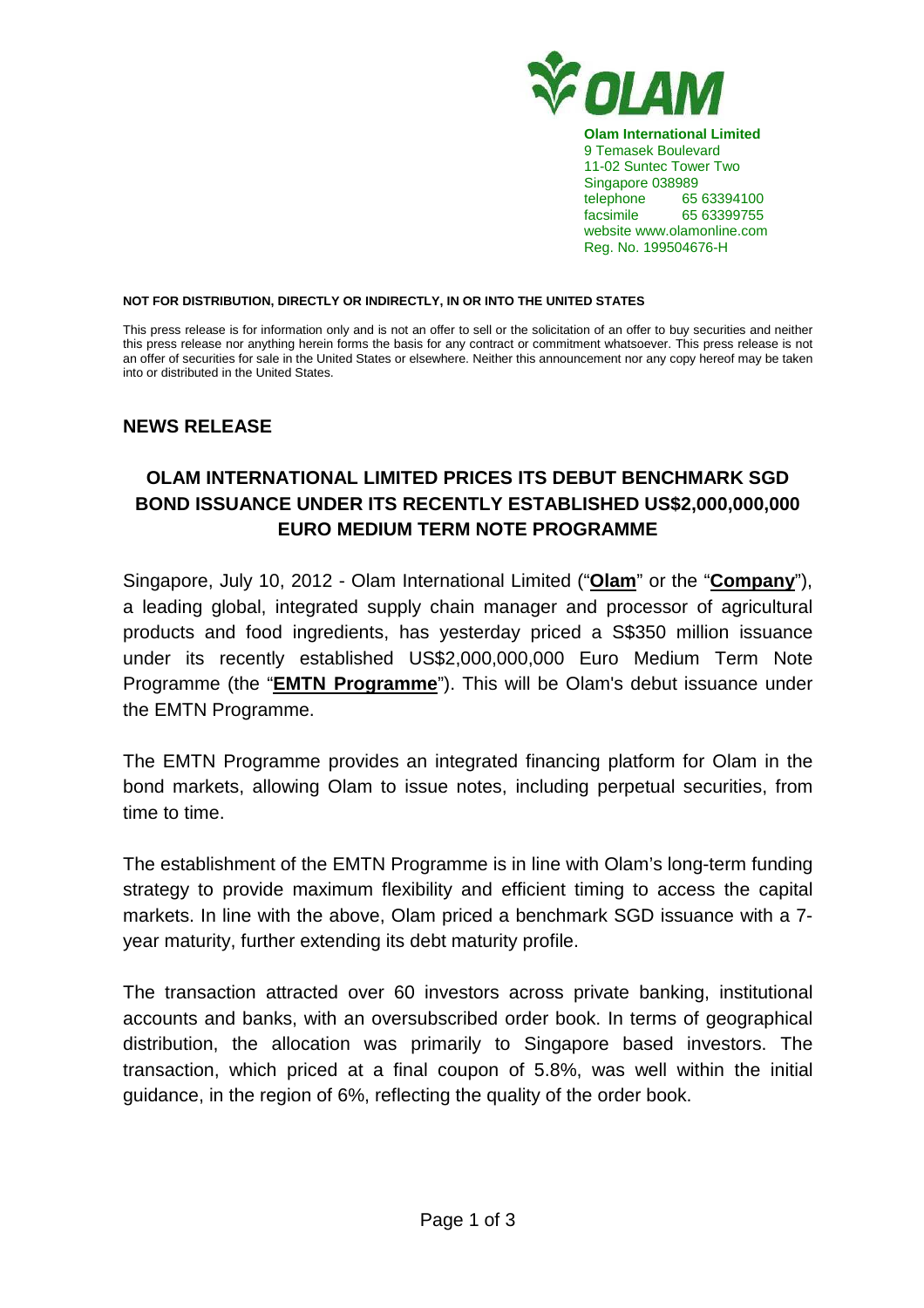

The Joint Arrangers and Dealers for the EMTN Programme are DBS Bank Ltd., The Hongkong and Shanghai Banking Corporation Limited, Singapore Branch and Standard Chartered Bank, and the debut issuance is led by the same banks.

Shekhar Anantharaman, Olam's Executive Director – Finance & Business Development said: "This marks our largest SGD bond issue to date and we are also pleased to have priced our debut transaction under our recently established EMTN Programme in our home market. The EMTN Programme provides Olam with an efficient financing mechanism and will enable the Company to access the capital markets in a swift and efficient manner going forward."

### **Note:**

This release should be read and understood only in conjunction with the full text of Olam International Limited's announcements lodged on SGXNET on 6 July and 10 July 2012 on the same subject.

Note: This press release is not for distribution, directly or indirectly, in or into the United States. This press release does not constitute or form a part of any offer or solicitation to purchase or subscribe for securities in the United States. The Notes mentioned herein have not been, and will not be, registered under the United States Securities Act of 1933, as amended (the "**Securities Act**") or with any securities regulatory authority of any state or other jurisdiction of the United States.

The Notes may not be offered, sold or delivered in the United States except pursuant to an exemption from, or in a transaction not subject to, the registration requirements of the Securities Act and the applicable state securities laws. There will be no public offer of securities in the United States.

## **About Olam International Limited**

Olam International is a leading global integrated supply chain manager and processor of agricultural products and food ingredients, sourcing 20 products with a direct presence in 65 countries and supplying them to over 11,600 customers. With direct sourcing and processing in most major producing countries for its various products, Olam has built a global leadership position in many of its businesses, including cocoa, coffee, cashew, sesame, rice, and cotton and wood products. Headquartered in Singapore and listed on the SGX-ST on February 11, 2005, Olam currently ranks among the top 40 largest listed companies in Singapore in terms of market capitalisation and is a component stock in the Straits Times Index (STI), MSCI Singapore Free, S&P Agribusiness Index and the DAXglobal Agribusiness Index. Olam is the only Singapore firm to be named in the 2009 and 2010 Forbes Asia Fabulous 50, an annual list of 50 big-cap and most profitable firms in the region. It is also the first and only Singapore company to be named in the 2009 lists for the Global Top Companies for Leaders and the Top Companies for Leaders in the Asia Pacific region by Hewitt Associates, the RBL Group and Fortune. More information on Olam can be found at www.olamonline.com.